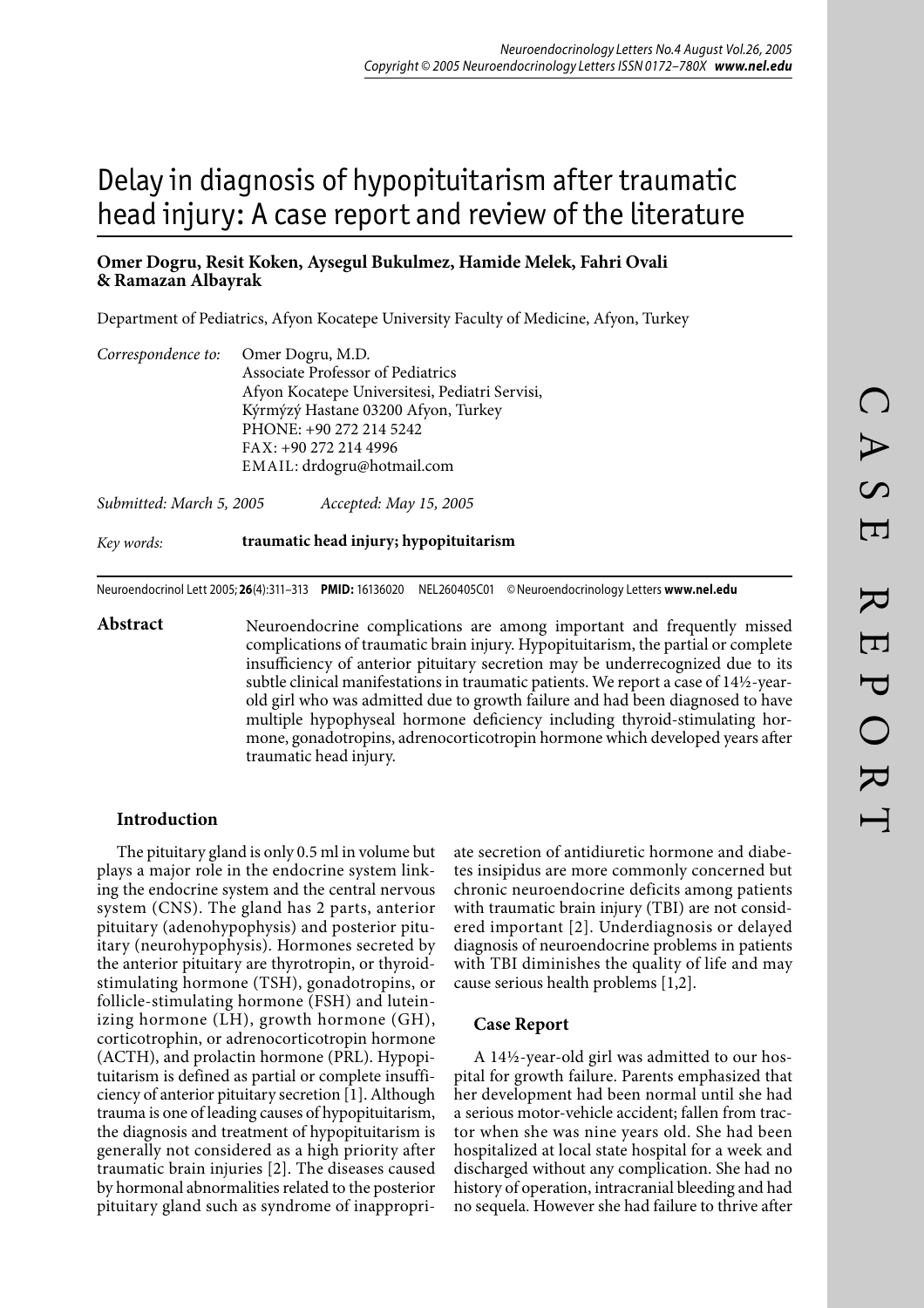accident. Her school performance was average. She had no menses and puberty was delayed. At physical examination height was 134 centimeters and weight was 31 kilograms; both were under third percentile. A two centimeters diametered rough scar was present at left forebrain. None secondary sex characters had developed, Tanner stage was I for both mamillary and pubic hair development. No neurologic deficit was observed. The calendar age was 14  $\frac{1}{2}$  years, whereas height and bone ages were 9.5 and 10 years, respectively. Arm span was 135 cm, pubic-heel distance was 66 cm and the height velocity calculated for the last six months was only 1 cm/ year. Serum concentrations of all anterior pituitary and related hormones were below normal limits (Table I). Hypophyseal MRI, at T1 weighed coronal and sagital; after injection of contrast media T1 weighed coronal and T2 weighed axial cross sections were obtained. Pituitary gland was fairly slimmed and located posteriorly at sella turcica. Posterior hypophysis was normal. These findings of MRI were consistent with partial empty sella syndrome. Replacement therapy of thyroid hormone; levothyroxine 75 mcg/day p.o., and cortisol; hydrocortisone 20 mg/day p.o. was started. After maintaining euthyroid state; human growth hormone stimulation tests with L-dopa and glucagon-propranolol showed that peak GH concentration was less than 1 ng/ml. Patient was accepted as complete growth hormone deficiency and unresponsive to GH stimulation tests according to guidelines published by American association of clinical endocrinologists [3]. The growth hormone replacement therapy is planned.

| <b>Hormones</b>                                 | <b>Measured levels</b> | <b>Normal levels</b> |
|-------------------------------------------------|------------------------|----------------------|
| Thyroid-stimulating hormone                     | $5,6 \text{ mcq/dl}$   | $5-12$ mcg/dl        |
| Cortisol                                        | $0.032$ mIU/ml         | $2-10$ mIU/ml        |
| Follicle-stimulating hormone                    | 0.89 mcq/dl            | $5-23$ mcg/dl        |
| Luteinizing hormone                             | $1.08$ mIU/ml          | $1-9$ mIU/ml         |
| Estradiol                                       | $0.31$ mIU /ml         | $2-12$ mIU/ml        |
| Dehydroepiandrosteron sulphate                  | $0.20$ ng/dl           | $3.4 - 17$ ng/dl     |
| Prolactin                                       | $2.0 \nmid m$          | $3-24$ ng/ml         |
| Insulin like growth factor 1                    | $1.45$ ng/ml           | $3-24$ ng/ml         |
| Insulin like growth factor<br>binding protein 3 | $5.64 \nmid m$         | $2.2 - 5.9$ mg/L     |

## **Discussion**

Until recently hypopituitarism after TBI has been considered rare. In an article published in 1942, Escamallia and Lisser reported an incidence of only 0.7% with only 4 out of 595 cases manifesting problem [4]. But recent publications show that hypopituitarism due to head trauma is more common than it was thought. In 2001, Lieberman et al performed endocrine evaluations on 70 patients residing in a postacute brain injury program and demonstrated a rate of abnormalities that was quite higher than found by other authors (48/70 or 59%) [5]. Underdiagnosis or delayed diagnosis of neuroendocrine problems may worsen the mortality and morbidity in patients with TBI.

Neurologic deficits are reported to be common in posttraumatic hypopituitarism. Coma and cranial nerve (CN) deficits including blindness and V, VI, and VII CN palsies are among most common neurologic seqeulae [6]. However pituitary failure can occur even in minor head injuries and can be poorly recognized [7]. There are studies which imply that anterior pituitary dysfunction can be diagnosed years after initial insult [6–8]. Our patient had had a serious accident five years before her admission to our hospital. We could not reach any hospital recordings but parents emphasized that growth was failed after second and more serious accident.

A screening protocol may be adopted for selected patients at risk for endocrine problems. While neuroendocrine screening is not advocated in all TBI patients, physicians should be aware of the importance of neuroendocrine dysfunction following TBI [8,9].

Endocrinologic manifestations of hypopituitarism reveal the deficiencies of specific hormones secreted from pituitary gland including hypoadrencorticotropinemia, hypothyroidsm and hypogonadism. Deficiency in corticotropin is characterized by a decrease in adrenal androgens and production of cortisol. Acute loss of adrenal function is a medical emergency and may lead hypotension and death if not treated. Signs and symptoms of corticotropin deficiency include myalgias, arthralgias, fatigue, headache, weight loss, anorexia, nausea, vomiting, abdominal pain, altered mentation or altered consciousness, dry wrinkled skin, decreased axillary and pubic hair, anemia of chronic disease, and impaired gluconeogenesis [1,4]. Our patient has very low serum concentrations of ACTH and cortisol. No axillary or pubic hair was present, a mild anemia and profound fatigue complaint was present. The clinical and laboratory findings were consistent with hypoadrencorticotropinemia.

Secondary hypothyroidism due to decreased TSH exhibits identical symptoms to primary thyroid disease, only less severe. In our patient despite low serum levels of thyroxine, serum TSH was not elevated, even was significantly lower than normal levels, which make us to think the patient as to have secondary hypothyroidism. Signs and symptoms of secondary hypothyroidism include fatigue, weakness, inability to lose weight, recent weight gain, constipation, cold intolerance, altered mental status, impaired memory, and anemia. Physical examination can reveal bradycardia, delayed relaxation of the deep tendon reflexes, and periorbital puffiness [1,5]. In our patient poor school performance, weakness and fatigue was more prominent symptoms which were probably due to secondary thyroid hormones deficiency.

Gonadotrophin deficiency in children leads to absence of menstruation. Diagnosis of hypogonadotrophic hypogonadism is based on measurement of low serum estradiol concentration in presence of normal or low concentrations of LH. However hyperprolactinaenemia must be excluded. The hormone profile of our patient was consistent with hypogonadotrophic